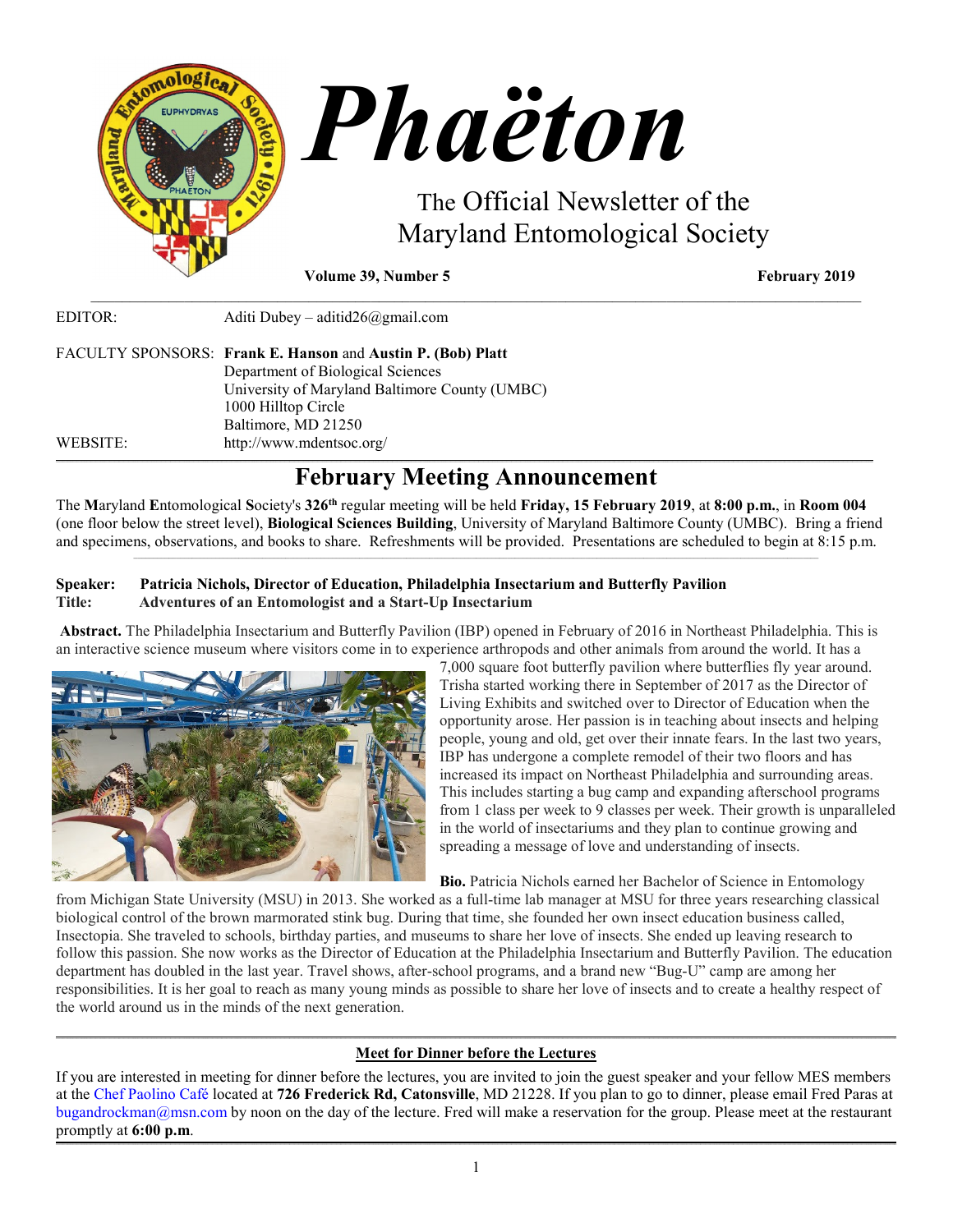### **\*\*\*DON'T FORGET TO RENEW\*\*\* \*\*\*IT'S MEMBERSHIP RENEWAL TIME\*\*\* OCT 2018 – SEP 2019 MEMBERSHIP YEAR**

Membership renewal forms were inserted in the front of the September 2018 issue of *The Maryland Entomologist*. If the date on your address label reads 2018, it is time for you to renew for the "October 2018 – September 2019" membership year. Please check that your contact information is correct and return the form along with your check (made out to Maryland Entomological Society) to: **Edgar A. Cohen, Jr.** (MES Treasurer), 5454 Marsh Hawk Way, Columbia, MD 21045

#### **\_\_\_\_\_\_\_\_\_\_\_\_\_\_\_\_\_\_\_\_\_\_\_\_\_\_\_\_\_\_\_\_\_\_\_\_\_\_\_\_\_\_\_\_\_\_\_\_\_\_\_\_\_\_\_\_\_\_\_\_\_\_\_\_\_\_\_\_\_\_\_\_\_\_\_\_\_\_\_\_\_\_\_\_\_\_\_\_\_\_\_\_\_\_\_\_\_\_\_\_\_\_\_\_\_\_\_\_\_\_\_\_\_\_\_\_\_\_\_\_\_\_\_\_\_\_\_\_\_\_\_\_\_\_\_\_\_\_\_\_\_\_\_\_\_\_\_\_\_\_\_\_\_\_\_\_\_\_\_\_\_\_\_\_\_\_\_\_ HONORING MEMBER DONORS**

MES wishes to honor the following members who made charitable donations along with their recent membership renewals. These donations help with the printing and mailing of *The Maryland Entomologist*.

> **Curt W. Harden Michael J. Raupp**

#### **ENTOMOLOGICAL SOCIETY OF WASHINGTON PUBLIC MEETING**

**Thu, 7 March 2019; 7:00 p.m.** Topic: TBA Speaker: TBA National Museum of Natural History, Smithsonian Institution, Washington, DC [http://entsocwash.org/.](http://entsocwash.org/)



### **Central Maryland Beekeepers Association**

Supporting and promoting beekeepers and the viability of honeybees in central Maryland

### **MEMBERS MEETINGS**

**Tue, 5 March 2019; 7:00 p.m.**

David Papke and Jeremy Barnes give a presentation on "Darwinian Beekeeping."

Members meetings are held at the Oregon Ridge Nature Center, 13555 Beaver Dam Road, Cockeysville, Maryland. Additional information can be found at:

[http://www.centralmarylandbees.org/meetings-3/membership](http://www.centralmarylandbees.org/meetings-3/membership-meeting-schedule/)[meeting-schedule/](http://www.centralmarylandbees.org/meetings-3/membership-meeting-schedule/)

### **UNIVERSITY OF MARYLAND DEPARTMENT OF ENTOMOLOGY COLLOQUIA**

### **Fri, 15 February 2019, 12:00 p.m.**

**"The Show Must Go On: Maintaining a Segmented Body Plan After Loss of a Key Developmental Gene"**

Alys Jarvela (Postdoctoral Research Associate, Department of Entomology, University of Maryland

### **Fri, 22 February 2019, 12:00 p.m. "Gene drive and gene drive technologies as insect pest management tools"**

 $\_$  , and the set of the set of the set of the set of the set of the set of the set of the set of the set of the set of the set of the set of the set of the set of the set of the set of the set of the set of the set of th David O'Brochta (Professor Emeritus, Department of Entomology, University of Maryland)

### **Fri, 1 March 2019, 12:00 p.m.**

**"Fires and insect diversity in the Brazilian Amazon"** Rafael Barreto de Andrade (Postdoctoral Research Associate, Department of Entomology, University of Maryland)

Entomology colloquia take place in 1130 Plant Sciences Building, College Park, MD. For additional information, go to: [http://entomology.umd.edu/calendar.html.](http://entomology.umd.edu/calendar.html)

#### **\_\_\_\_\_\_\_\_\_\_\_\_\_\_\_\_\_\_\_\_\_\_\_\_\_\_\_\_\_\_\_\_\_\_\_\_\_\_\_\_\_\_\_\_\_\_\_\_\_\_\_\_\_\_\_\_\_\_\_\_\_\_\_\_\_\_\_\_\_\_\_\_\_\_\_\_\_\_\_\_\_\_\_\_\_\_\_\_\_\_\_\_\_\_\_\_\_\_\_\_\_\_\_\_\_\_\_\_\_\_\_\_\_\_\_\_\_\_\_\_\_\_\_\_\_\_\_\_\_\_\_\_\_\_\_\_\_\_\_\_\_\_\_\_\_\_\_\_\_\_\_\_\_\_\_\_\_\_\_\_\_\_\_\_\_\_\_\_ 2019 ALL BUGS GOOD AND BAD WEBINAR SERIES**

This webinar series discusses troublesome insects such as invasive ants, landscape, vegetable and household pests, as well as beneficial insects such as native pollinators. Webinars are held on the first Friday of every month at 2PM EST.

### **Fri, 1 March 2019; 2:00 p.m.**

Topic: Emerald Ash Borer Speaker: Lynne Womack, Georgia Forestry Commission

### **Fri, 5 April 2019; 2:00 p.m.**

Topic: Snakes – Identification and Environmental Importance Speaker: TBA

Information about upcoming webinars and archives of previous recordings can be found at [https://articles.extension.org/pages/74786/2019-all-bugs-good-](https://articles.extension.org/pages/74786/2019-all-bugs-good-and-bad-webinar-series)

[and-bad-webinar-series](https://articles.extension.org/pages/74786/2019-all-bugs-good-and-bad-webinar-series)

### **FREE ONLINE MEDICAL ENTOMOLOGY COURSE**

Course: Medical Entomology Dates: Monday, March 18, 2019 – Sunday, April 28, 2019 Location: Online

About: Institut Pasteur launches a new session of the MOOC Medical Entomology, a free online course on insect and tick vectors and transmission of pathogens. This MOOC will start on March 18 , 2019, and run for six weeks. The MOOC Medical Entomology will teach the role of vectors in the functioning of ecosystems and how to interrupt the vector transmission chain. It is organized from an entomological perspective, with each session devoted to a particular taxonomic group of insects and ticks. The MOOC is dedicated to students in biological or medical sciences, public health advisors (human and animal health), stakeholders in vector control, researchers and NGO members. It will be delivered by a team of experts from the Institut Pasteur, IRD and other well-known scientific institutions. It is organized in 6 weeks of 3–6 sequences. Each sequence is composed of a 10 minutes video and a multiple choice test to help students check their understanding. A certificate attesting successful completion of the course will be delivered. The videos are in English subtitled in French and English.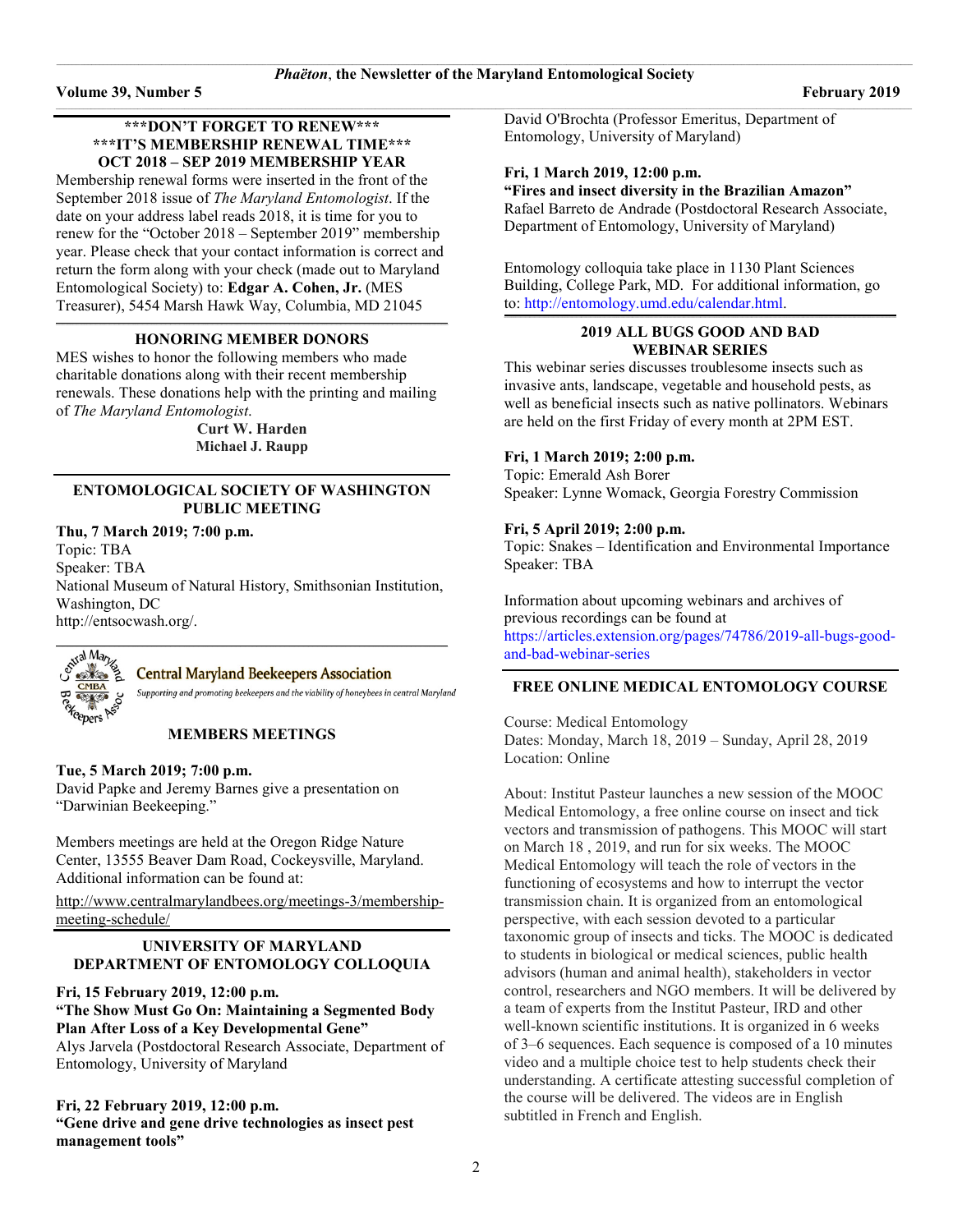#### **Volume 39, Number 5** February **2019**

For more information and to register, visit [https://www.fun](https://www.fun-mooc.fr/courses/course-v1:pasteur+96003+session02/about)[mooc.fr/courses/course-v1:pasteur+96003+session02/about](https://www.fun-mooc.fr/courses/course-v1:pasteur+96003+session02/about)

#### **\_\_\_\_\_\_\_\_\_\_\_\_\_\_\_\_\_\_\_\_\_\_\_\_\_\_\_\_\_\_\_\_\_\_\_\_\_\_\_\_\_\_\_\_\_\_\_\_\_\_\_\_\_\_\_\_\_\_\_\_\_\_\_\_\_\_\_\_\_\_\_\_\_\_\_\_\_\_\_\_\_\_\_\_\_\_\_\_\_\_\_\_\_\_\_\_\_\_\_\_\_\_\_\_\_\_\_\_\_\_\_\_\_\_\_\_\_\_\_\_\_\_\_\_\_\_\_\_\_\_\_\_\_\_\_\_\_\_\_\_\_\_\_\_\_\_\_\_\_\_\_\_\_\_\_\_\_\_\_\_\_\_\_\_\_\_\_\_ SUMMER 2019 CHESAPEAKE BAY REU**

Summer 2019 Undergrad Research on Chesapeake Bay (REU), Deadline: Feb. 15

Are you looking for a summer research internship studying ocean, coastal or environmental science? I invite you to check out the Maryland Sea Grant Summer REU program. We bring upper-level undergraduate students to the Chesapeake Bay to conduct individual research projects with a scientist-mentor at the University of Maryland Center for Environmental Science. We select undergrads in many disciplines, including engineering, biology, chemistry, physics, mathematics, ecology and marine and environmental science.

Each REU fellow will receive:

**\$6,000 stipend Free housing at your research lab Round-trip travel expenses**

In particular, **we encourage students from colleges and universities where access to marine science and to research opportunities is limited and who are from groups traditionally underrepresented in science, technology, engineering and math.** We believe bringing together students from many disciplines, backgrounds and parts of the country makes for a more interesting and educational summer experience.

Join us for our **12-week program from May 19 to August 11, 2019**. We are accepting applications through February 15. Please visit our website to find out more [\(www.mdsg.umd.edu/reu\)](http://www.mdsg.umd.edu/reu) or drop me a note at [reu@mdsg.umd.edu.](mailto:reu@mdsg.umd.edu)

Yours,

Mike Allen Maryland Sea Grant

#### KEY INFORMATION:

- Program Flyer download <http://bit.ly/MDSGREU19>

- 12-week program: May 19 to August 11, 2019

- \$6,000 stipend plus housing and travel support to and from host institution

- Funded by the National Science Foundation and thus limited to US citizens or permanent residents
- Applications due: February 15, 2019

- Application and

guidance <http://ww2.mdsg.umd.edu/reu/apply/index.php>

#### **\_\_\_\_\_\_\_\_\_\_\_\_\_\_\_\_\_\_\_\_\_\_\_\_\_\_\_\_\_\_\_\_\_\_\_\_\_\_\_\_\_\_\_\_\_\_\_\_\_\_\_\_\_\_\_\_\_\_\_\_\_\_\_\_\_\_\_\_\_\_\_\_\_\_\_\_\_\_\_\_\_\_\_\_\_\_\_\_\_\_\_\_\_\_\_\_\_\_\_\_\_\_\_\_\_\_\_\_\_\_\_\_\_\_\_\_\_\_\_\_\_\_\_\_\_\_\_\_\_\_\_\_\_\_\_\_\_\_\_\_\_\_\_\_\_\_\_\_\_\_\_\_\_\_\_\_\_\_\_\_\_\_\_\_\_\_\_\_ RESEARCH HIGHLIGHT: DR. RONALD OCHOA**

Congratulations to MES member Dr. Ronald Ochoa on his recent publication in the Proceedings of the National Academy of Sciences, *Varroa destructor feeds primarily on honey bee fat body tissue and not hemolymph*.

Excerpt from a UMD press release:

For decades, researchers have assumed that varroa mites feed on blood, like many of their mite and tick cousins. But new University of Maryland-led research suggests that varroa mites instead have a voracious appetite for a honey bee organ called the fat body, which serves many of the same vital functions carried out by the human liver, while also storing food and contributing to bees' immune systems.

The research, published in the Proceedings of the National Academy of Sciences on January 14, 2019, could transform researchers' understanding of the primary threats to honey bees while pointing the way toward more effective mite treatments in the future.

"Bee researchers often refer to three Ps: parasites, pesticides and poor nutrition. Many studies have shown that varroa is the biggest issue. But when compromised by varroa, colonies are also more susceptible to the other two," said UMD alumnus Samuel Ramsey (Ph.D. '18, entomology), the lead author of the paper. "Now that we know that the fat body is varroa's target, this connection is now much more obvious. Losing fat body tissue impairs a bee's ability to detoxify pesticides and robs them of vital food stores. The fat body is absolutely essential to honey bee survival."

Read the entire press release [here](https://cmns.umd.edu/news-events/features/4314) and the paper [here.](https://www.pnas.org/content/116/5/1792)

#### **2018/2019 PROPOSED MES EVENT SCHEDULE**

Regular MES lecture/meetings are held at the University of Maryland Baltimore County (UMBC) on the 3rd Friday of each of 6 months coinciding with UMBC's academic year. Proposed events for the upcoming MES membership year are: Sep 30: Potluck Picnic Oct 19: Dr. Mike Turrell Nov 16: Frederick Paras Feb 15: TBD Lecture Mar 15: TBD Lecture Apr 19: TBD Lecture May 17: Members' & Students' Presentations & Elections TBD Survey/Field Trip

#### **\_\_\_\_\_\_\_\_\_\_\_\_\_\_\_\_\_\_\_\_\_\_\_\_\_\_\_\_\_\_\_\_\_\_\_\_\_\_\_\_\_\_\_\_\_\_\_\_\_\_\_\_\_\_\_\_\_\_\_\_\_\_\_\_\_\_\_\_\_\_\_\_\_\_\_\_\_\_\_\_\_\_\_\_\_\_\_\_\_\_\_\_\_\_\_\_\_\_\_\_\_\_\_\_\_\_\_\_\_\_\_\_\_\_\_\_\_\_\_\_\_\_\_\_\_\_\_\_\_\_\_\_\_\_\_\_\_\_\_\_\_\_\_\_\_\_\_\_\_\_\_\_\_\_\_\_\_\_\_\_\_\_\_\_\_\_\_ OCT 2018-SEP 2019 MES MEMBERSHIP YEAR OFFICERS**

| President                        | Frederick Paras                   |
|----------------------------------|-----------------------------------|
| Vice President                   | Philip J. Kean                    |
| Secretary                        | Janet A. Lydon                    |
| Treasurer                        | Edgar A. Cohen, Jr.               |
| Historian                        | (vacant)                          |
| <b>Faculty Sponsors</b>          | Frank E. Hanson & Austin P. Platt |
| Journal Editor                   | Eugene J. Scarpulla               |
| E-newsletter Editors Aditi Dubey |                                   |
|                                  |                                   |

#### $\mathcal{L} = \{ \mathcal{L} = \{ \mathcal{L} = \{ \mathcal{L} = \{ \mathcal{L} = \{ \mathcal{L} = \{ \mathcal{L} = \{ \mathcal{L} = \{ \mathcal{L} = \{ \mathcal{L} = \{ \mathcal{L} = \{ \mathcal{L} = \{ \mathcal{L} = \{ \mathcal{L} = \{ \mathcal{L} = \{ \mathcal{L} = \{ \mathcal{L} = \{ \mathcal{L} = \{ \mathcal{L} = \{ \mathcal{L} = \{ \mathcal{L} = \{ \mathcal{L} = \{ \mathcal{L} = \{ \mathcal{L} = \{ \mathcal{$ **SUBMITTAL DEADLINES**

March 2019 issue of the *Phaëton*: Please send member news items by 8<sup>th</sup> March 2019. Send e-newsletter drafts to Addie at [aditid26@gmail.com.](mailto:aditid26@gmail.com)